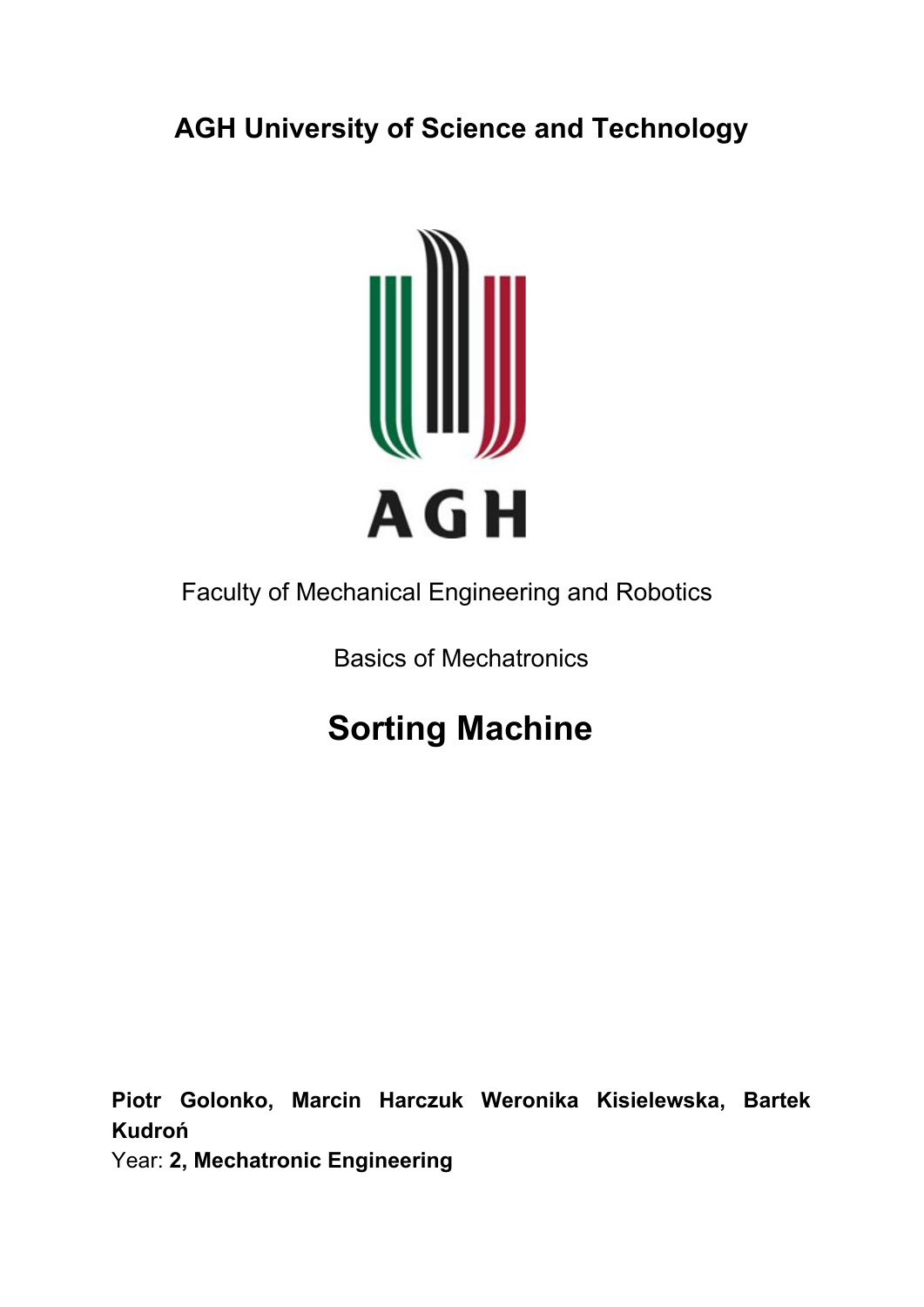#### 1. Concept of the machine

Sorting machine is a device which purpose is to scan supplied LEGO part and then display its shape, at the end of the cycle the part is moved out of scanner which allow for repeating whole work cycle. Scanning is conducted by movable colour scanner, which measures the dimensions and colour of supplied ellement. For automatisation of the scanning process a conveyor belt is used that can supply parts to scanner as well as move them after completed operation.

2. Main components of the machine are:

- colour scanner used to determine the shape and colour of the scanned part.
- conveyor belt the belt goes along the whole length of the scanner table; supplying parts for scanning, moving them through the process of scanning and moving them away afterwards.
- Scanning table special table in contrasting colour allowing the sensor to distinguish the scanned pice from the background. Front and back elongations of the plate are used as entrance and exit to the working area.
- Transmission system for the scanner a set of reduction gears used for increasing the precision of the movement of the system as well as decreasing step (distance between one scanned point and the next one) of sensor.
- LEGO NXT as a control and processing unit.

#### 3. Code and control

For the main control unit a LEGO NXT was used. The software was written using "ROBOTC". The scan was done by writing the places with different colour than background table to a specified matrix which was later simplified by moving all results to upper-right corner of the matrix, removing error/misaligned pixels and smoothing edges.